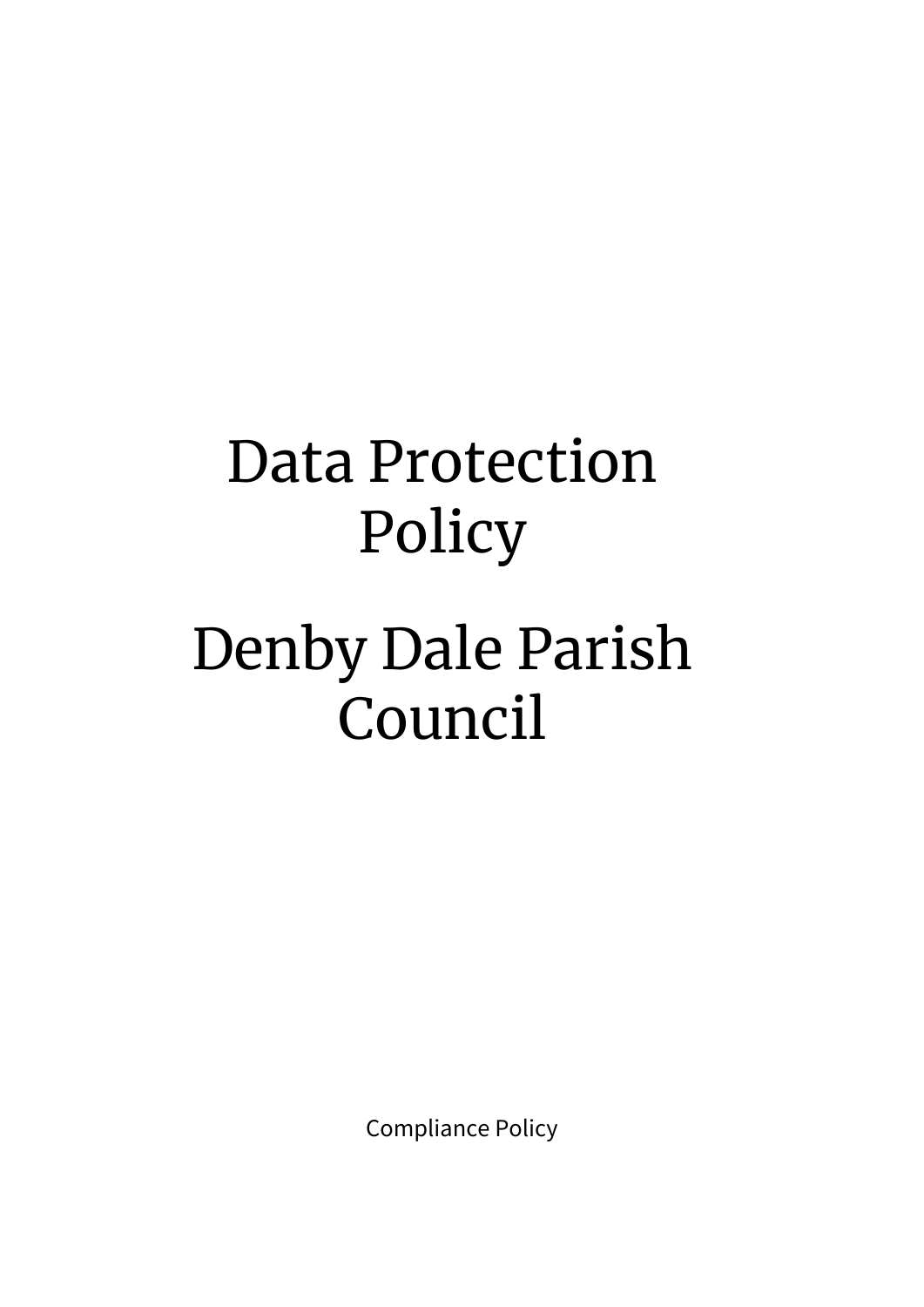# **Introduction**

We hold personal data about our employees, clients, suppliers and other individuals for a variety of business purposes.

This policy sets out how we seek to protect personal data and ensure that staff understand the rules governing their use of personal data to which they have access in the course of their work. In particular, this policy requires staff to ensure that the Council be consulted before any significant new data processing activity is initiated to ensure that relevant compliance steps are addressed. It is the policy of this Council not to employ a Data Protection Officer.

| <b>Business</b><br>purposes | The purposes for which personal data may be used by us:                                                                                                                                                                                                                                                                                                                                                                                                                                                                                                                                                                                                                                                                                                                                                                                                                                 |  |
|-----------------------------|-----------------------------------------------------------------------------------------------------------------------------------------------------------------------------------------------------------------------------------------------------------------------------------------------------------------------------------------------------------------------------------------------------------------------------------------------------------------------------------------------------------------------------------------------------------------------------------------------------------------------------------------------------------------------------------------------------------------------------------------------------------------------------------------------------------------------------------------------------------------------------------------|--|
|                             | Personnel, administrative, financial, regulatory, payroll and business<br>development purposes.                                                                                                                                                                                                                                                                                                                                                                                                                                                                                                                                                                                                                                                                                                                                                                                         |  |
|                             | Business purposes include the following:<br>Compliance with our legal, regulatory and corporate governance<br>obligations and good practice<br>Gathering information as part of investigations by regulatory<br>bodies or in connection with legal proceedings or requests<br>Ensuring business policies are adhered to (such as policies<br>covering email and internet use)<br>Operational reasons, such as recording transactions, training and<br>quality control, ensuring the confidentiality of commercially<br>sensitive information, security vetting, credit scoring and<br>checking<br>Investigating complaints<br>Checking references, ensuring safe working practices, monitoring<br>and managing staff access to systems and facilities and staff<br>absences, administration and assessments<br>Monitoring staff conduct, disciplinary matters<br>Marketing our business |  |
|                             | <b>Improving services</b>                                                                                                                                                                                                                                                                                                                                                                                                                                                                                                                                                                                                                                                                                                                                                                                                                                                               |  |

# **Definitions**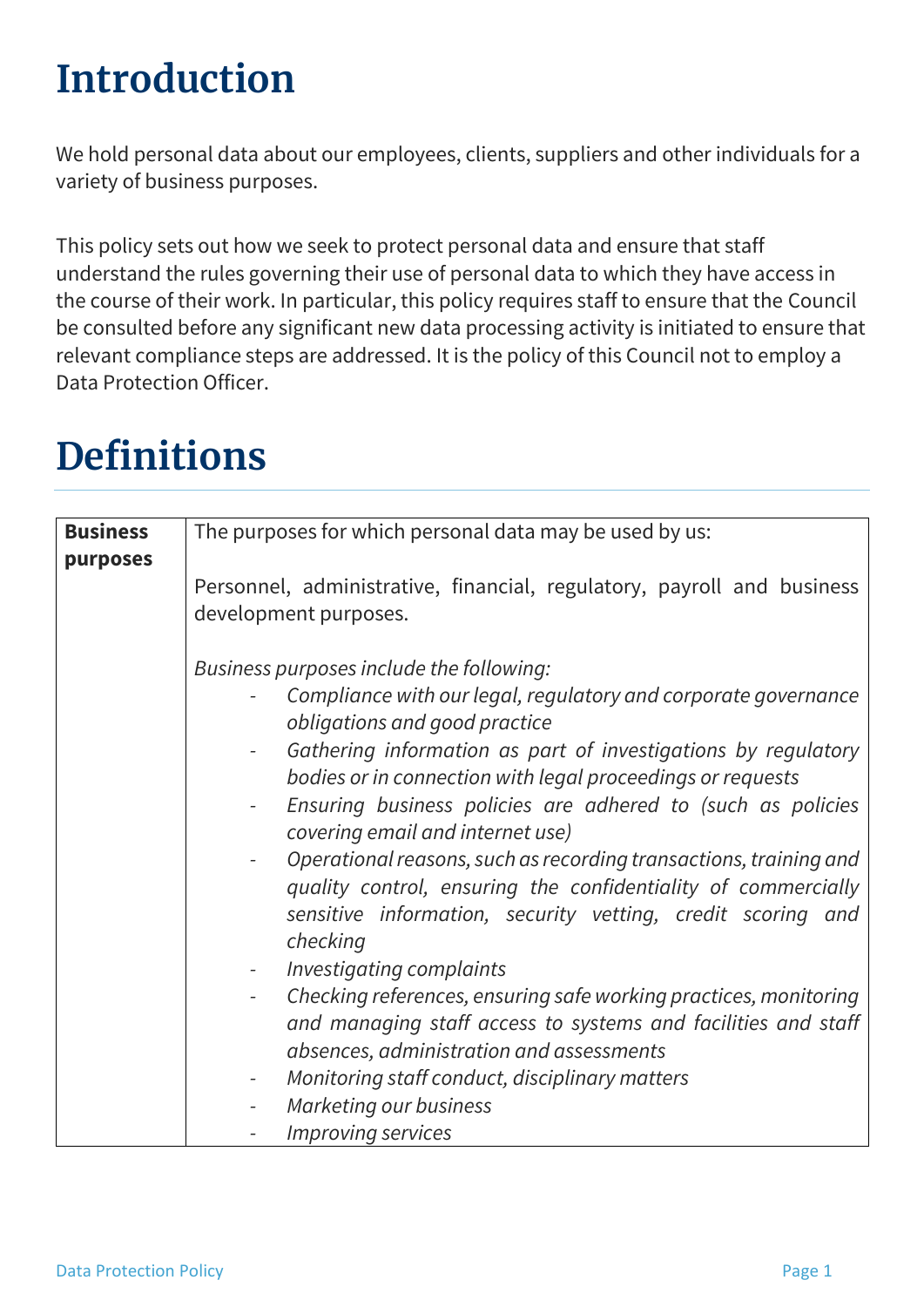| <b>Personal</b><br>data       | Information relating to identifiable individuals, such as job applicants,<br>current and former employees, agency, contract and other staff, clients,<br>suppliers and marketing contacts.                                                                                                                                                                 |  |
|-------------------------------|------------------------------------------------------------------------------------------------------------------------------------------------------------------------------------------------------------------------------------------------------------------------------------------------------------------------------------------------------------|--|
|                               | Personal data we gather may include: individuals' contact details,<br>educational background, financial and pay details, details of certificates<br>and diplomas, education and skills, marital status, nationality, job title, and<br>CV.                                                                                                                 |  |
| Sensitive<br>personal<br>data | Personal data about an individual's racial or ethnic origin, political<br>opinions, religious or similar beliefs, trade union membership (or non-<br>membership), physical or mental health or condition, criminal offences, or<br>related proceedings—any use of sensitive personal data should be strictly<br>controlled in accordance with this policy. |  |

# **Scope**

This policy applies to all staff/volunteers/third parties working for the organisation. They must be familiar with this policy and comply with its terms.

This policy supplements our other policies relating to internet and email use. We may supplement or amend this policy by additional policies and guidelines from time to time. Any new or modified policy will be circulated to staff before being adopted.

# **Our procedures**

# Fair and lawful processing

We must process personal data fairly and lawfully in accordance with individuals' rights. This generally means that we should not process personal data unless the individual whose details we are processing has consented to this happening or there is a legal basis to process..

**The Council's responsibilities:**

• Keeping the Council updated about data protection responsibilities, risks and issues

Reviewing all data protection procedures and policies on an annual basis.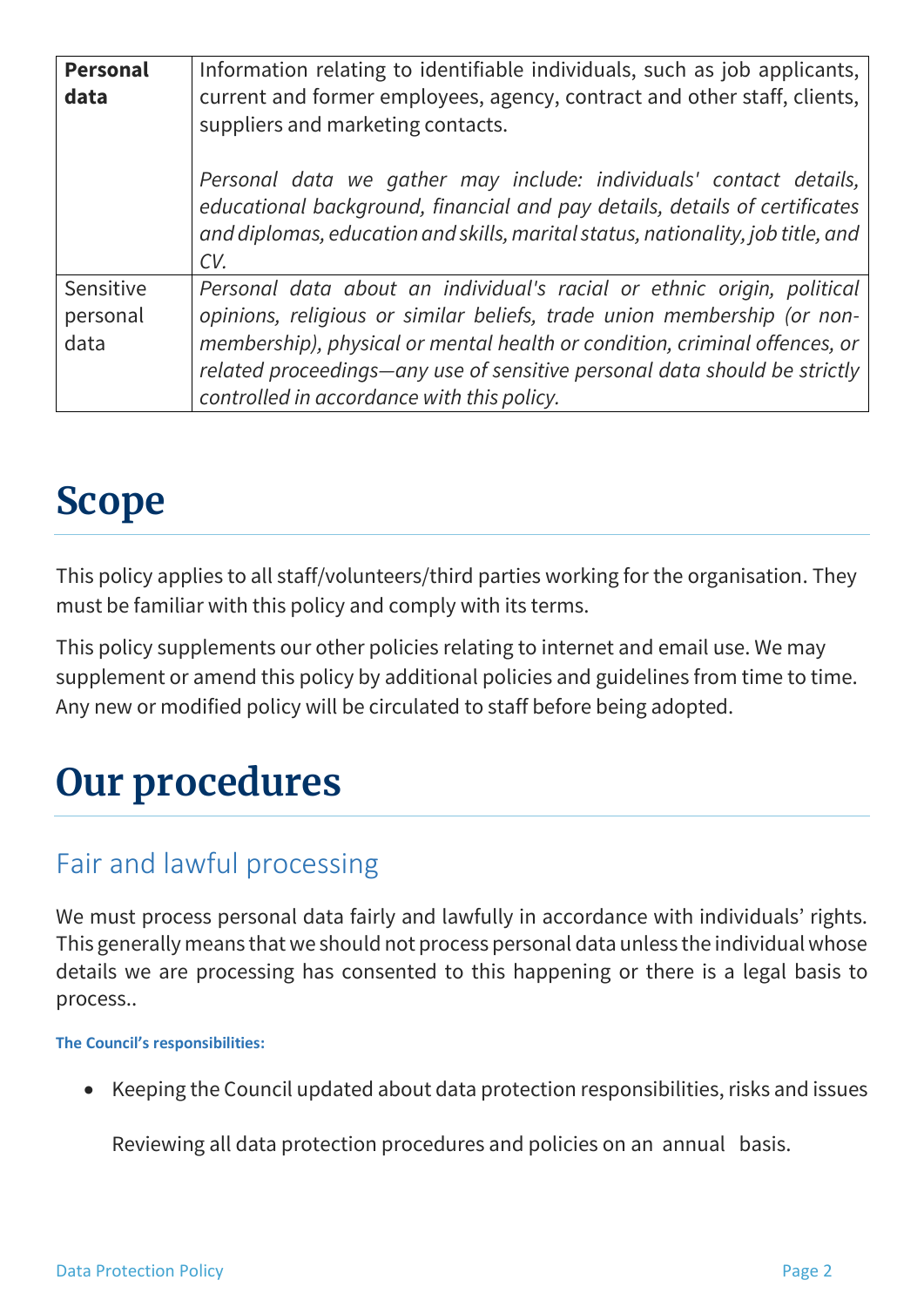- Arranging mandatory data protection training and advice for all staff members and those included in this policy
- Answering questions on data protection from staff, Council members and other stakeholders
- Responding to Subject Access Requests from individuals such as clients and employees who wish to know which data is being held on them by Denby Dale Parish Council

Checking and approving processing contracts and data sharing agreements with third parties that handle the council's personal data.

#### Responsibilities under IT Provision

- Ensure all systems, services, software and equipment meet acceptable security standards
- Checking and scanning security hardware and software regularly to ensure it is functioning properly
- Researching third-party services, such as cloud services the council is considering using to store or process data

#### Responsibilities under Marketing

- Approving data protection statements attached to emails and other marketing copy
- Addressing data protection queries from clients, target audiences or media outlets
- Coordinating with the Council to ensure all marketing initiatives adhere to data protection laws and the council's Data Protection Policy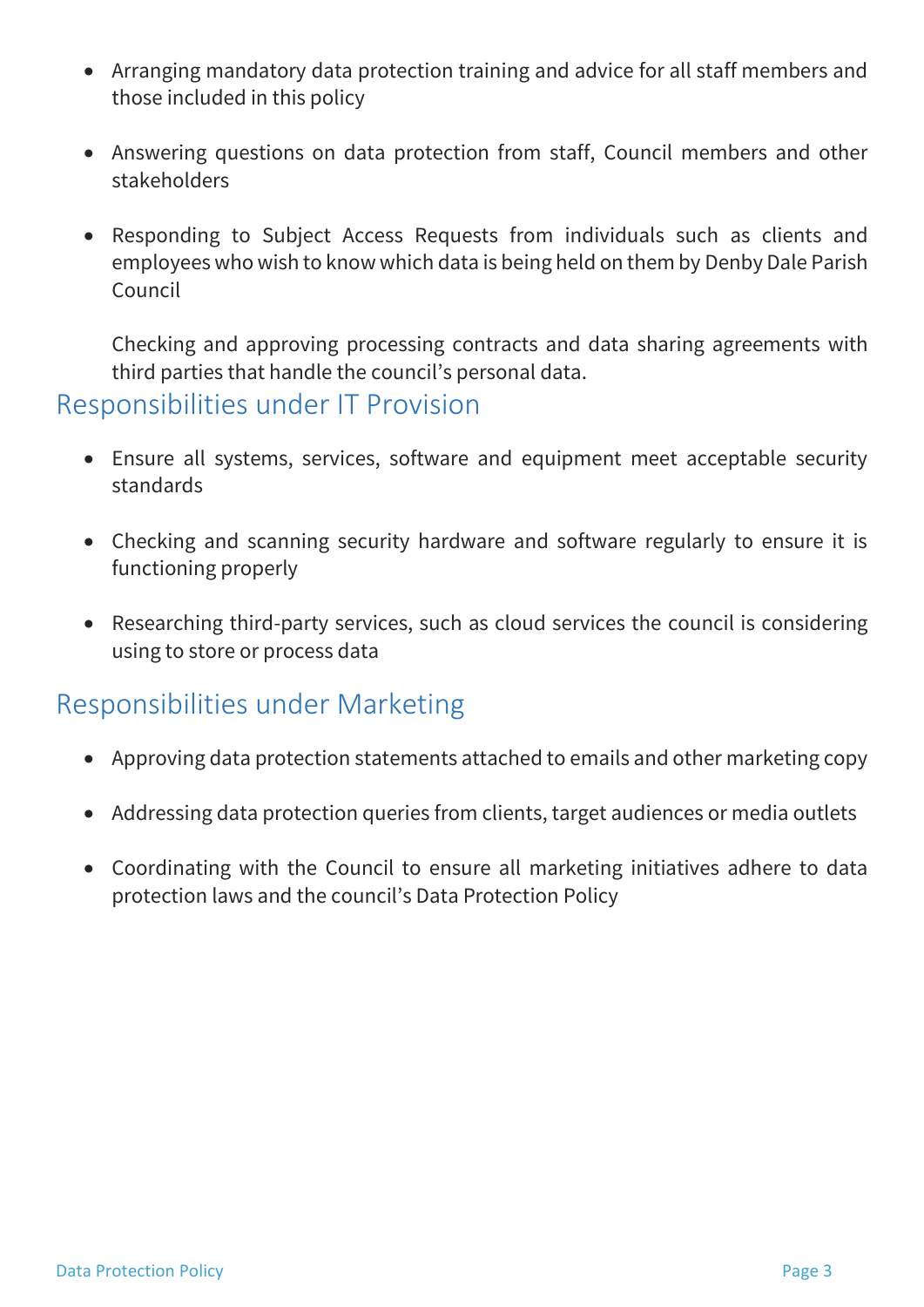- Necessary to deliver our services
- In our legitimate interests and not unduly prejudice the individual's privacy
- In most cases this provision will apply to routine business data processing activities.

Our Terms of Business contains a Privacy Notice to clients on data protection.

The notice:

- Sets out the purposes for which we hold personal data on customers and employees
- Highlights that our work may require us to give information to third parties such as expert witnesses and other professional advisers
- Provides that customers have a right of access to the personal data that we hold about them

# Sensitive personal data

In most cases where we process sensitive personal data we will require the data subject's *explicit* consent to do this unless exceptional circumstances apply or we are required to do this by law (e.g. to comply with legal obligations to ensure health and safety at work). Any such consent will need to clearly identify what the relevant data is, why it is being processed and to whom it will be disclosed.

# Accuracy and relevance

We will ensure that any personal data we process is accurate, adequate, relevant and not excessive, given the purpose for which it was obtained. We will not process personal data obtained for one purpose for any unconnected purpose unless the individual concerned has agreed to this or would otherwise reasonably expect this.

Individuals may ask that we correct inaccurate personal data relating to them. If you believe that information is inaccurate you should record the fact that the accuracy of the information is disputed and inform the Council. This accuracy must then be corrected within one month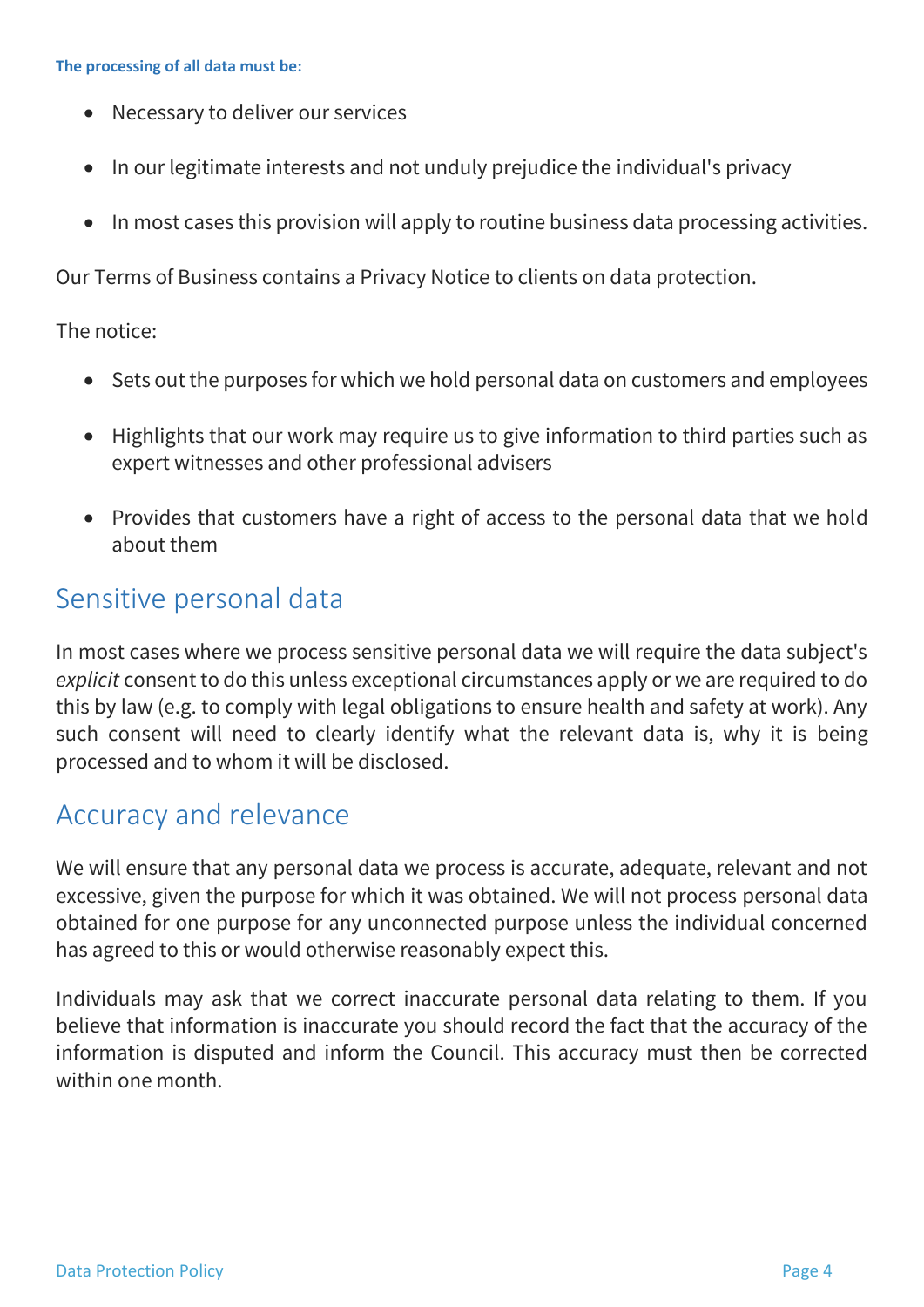### Your personal data

Staff must take reasonable steps to ensure that personal data we hold about them is accurate and updated as required. For example, if your personal circumstances change, please inform the Council so that they can update your records.

#### Data security

Individual staff members must keep personal data secure against loss or misuse. Where other organisations process personal data as a service on our behalf, the Council will establish what, if any, additional specific data security arrangements need to be implemented in contracts with those third party organisations.

#### Storing data securely

- In cases when data is stored on printed paper, it should be kept in a secure place where unauthorised personnel cannot access it
- Printed data should be shredded when it is no longer needed
- Data stored on a computer should be protected by strong passwords that are changed regularly. We encourage all staff to use a [password manager](http://cybersecurityzen.com/cybersecurity/keep-data-safe-rise-password-managers-1654/) to create and store their passwords.
- Data stored on CDs or encrypted memory sticks must be locked away securely when they are not being used
- The Council must approve any cloud used to store data
- Servers containing personal data must be kept in a secure location, away from general office space
- Data should be regularly backed up in line with the company's backup procedures
- Data should never be saved directly to mobile devices such as laptops, tablets or smartphones
- All servers containing sensitive data must be approved and protected by security software and strong firewall.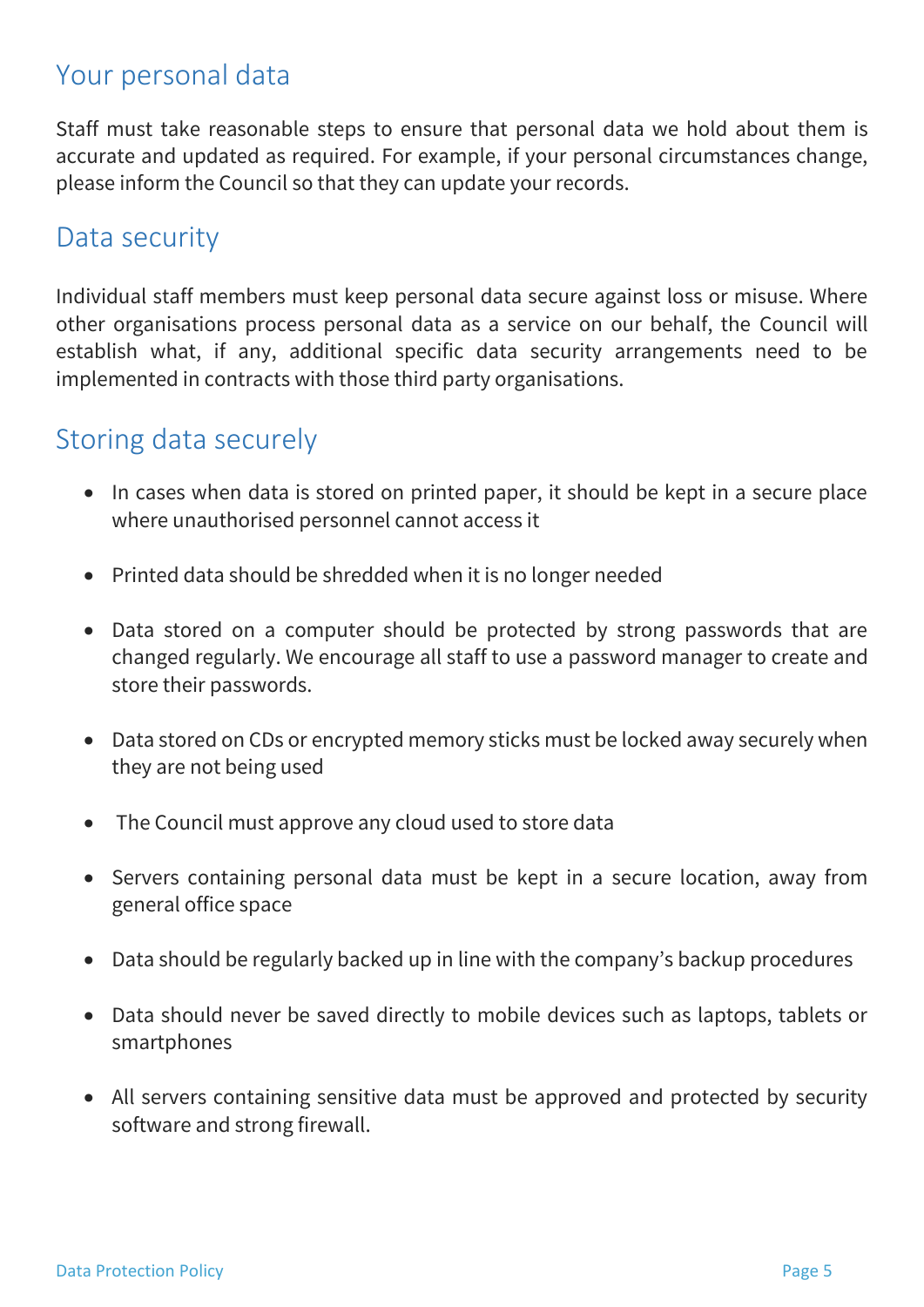### Data retention

We must retain personal data for no longer than is necessary. What is necessary will depend on the circumstances of each case, taking into account the reasons that the personal data was obtained, but should be determined in a manner consistent with our data retention guidelines.

# Transferring data internationally

There are restrictions on international transfers of personal data. You must not transfer personal data anywhere outside the UK without first consulting the Data Protection Officer.

# **Subject access requests**

Please note that under the Data Protection Act 2018, individuals are entitled, subject to certain exceptions, to request access to information held about them.

If you receive a subject access request, you should refer that request immediately to the DPO. We may ask you to help us comply with those requests.

Please contact the Council if you would like to correct or request information that we hold about you. There are also restrictions on the information to which you are entitled under applicable law.

### Processing data in accordance with the individual's rights

You should abide by any request from an individual not to use their personal data for direct marketing purposes and notify the Council about any such request. Such requests will be recorded, along with withdrawal of consent for processing.

Do not send direct marketing material to someone electronically (e.g. via email) unless you have an existing business relationship with them in relation to the services being marketed.

Please contact the Council for advice on direct marketing before starting any new direct marketing activity.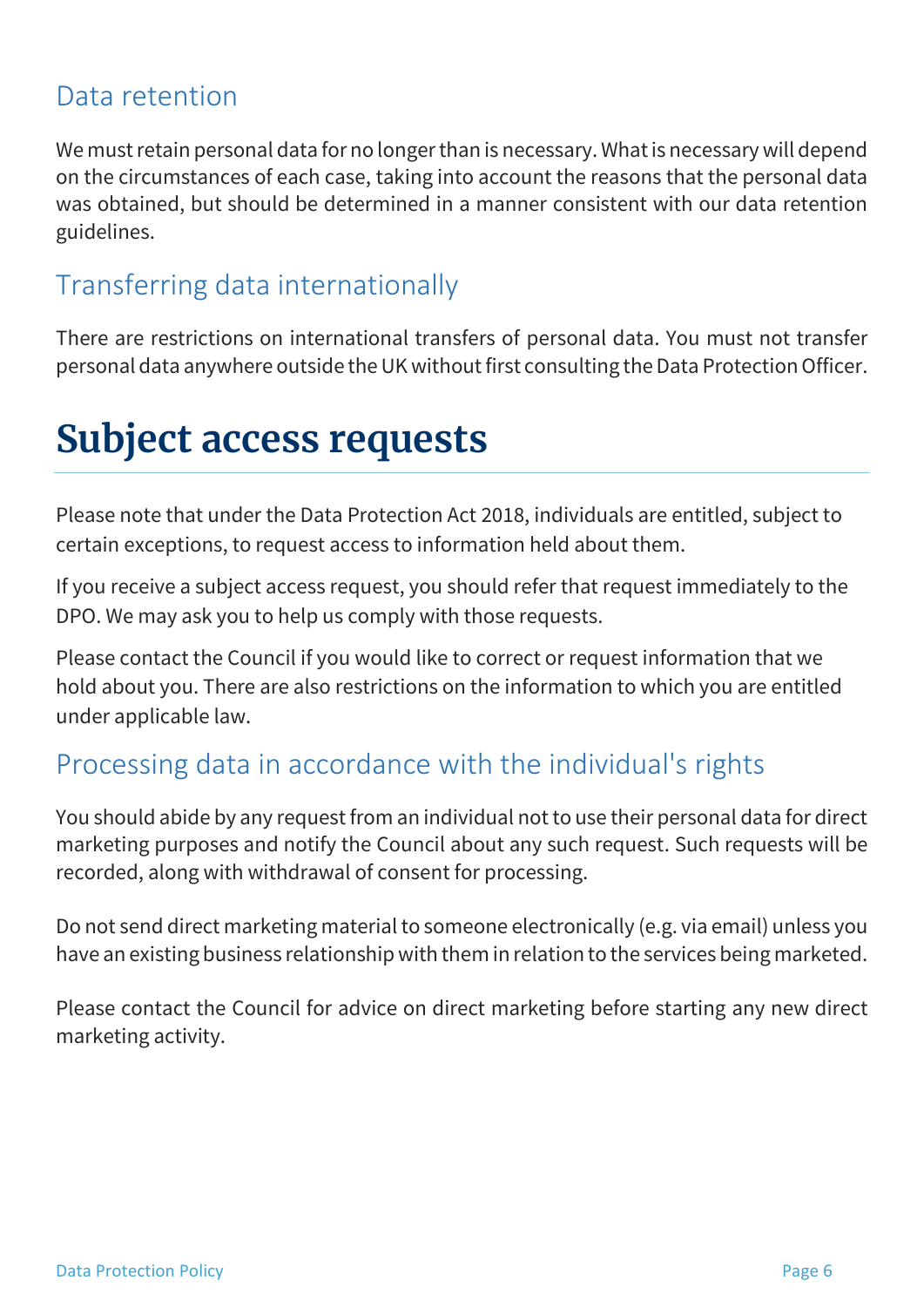# **Training**

All staff will receive training on this policy. New joiners will receive training as part of the induction process. Further training will be provided whenever there is a substantial change in the law or our policy and procedure.

It will cover:

- The law relating to data protection
- Our data protection and related policies and procedures.

Completion of training is compulsory.

# **GDPR provisions**

# Privacy Notice - transparency of data protection

Being transparent and providing accessible information to individuals about how we will use their personal data is important for our organisation. The following are details on how we collect data and what we will do with it:

| What information is being collected?                    |  |
|---------------------------------------------------------|--|
| Who is collecting it?                                   |  |
| How is it collected?                                    |  |
| Why is it being collected?                              |  |
| How will it be used?                                    |  |
| Who will it be shared with?                             |  |
| Identity and contact details of any data<br>controllers |  |
| Details of transfers to third country and<br>safeguards |  |
| Retention period                                        |  |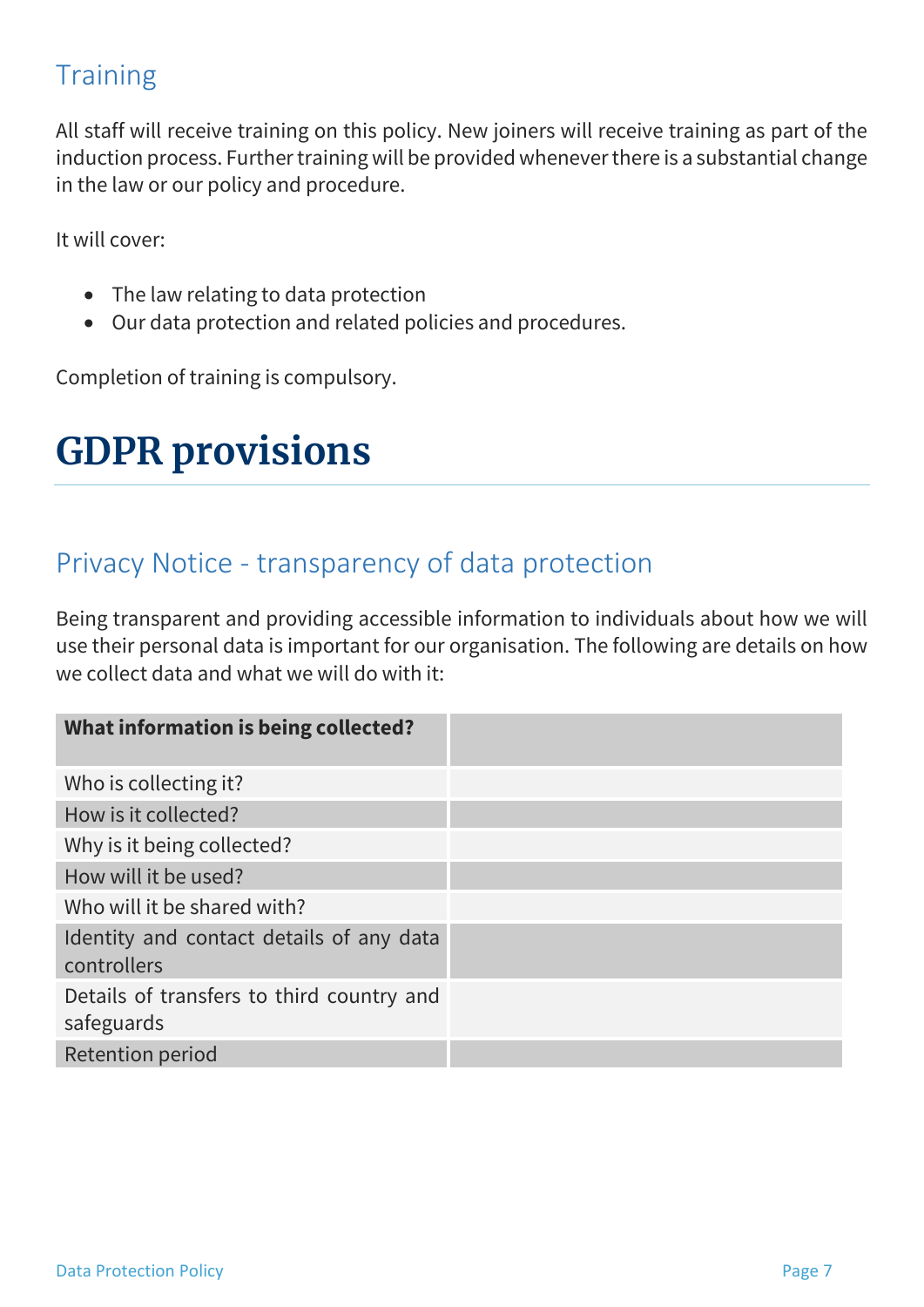# Conditions for processing

We will ensure any use of personal data is justified using at least one of the conditions for processing and this will be specifically documented. All staff who are responsible for processing personal data will be aware of the conditions for processing. The conditions for processing will be available to data subjects in the form of a privacy notice.

# Justification for personal data

We will process personal data in compliance with all six data protection principles.

We will document the additional justification for the processing of sensitive data, and will ensure any biometric and genetic data is considered sensitive.

#### Consent

The data that we collect is subject to active consent by the data subject. This consent can be revoked at any time.

### Criminal record checks

Any criminal record checks are justified by law. Criminal record checks cannot be undertaken based solely on the consent of the subject.

#### Data portability

Upon request, a data subject should have the right to receive a copy of their data in a structured format. These requests should be processed within one month, provided there is no undue burden and it does not compromise the privacy of other individuals. A data subject may also request that their data is transferred directly to another system. This must be done for free.

# Right to be forgotten

A data subject may request that any information held on them is deleted or removed, and any third parties who process or use that data must also comply with the request. An erasure request can only be refused if an exemption applies.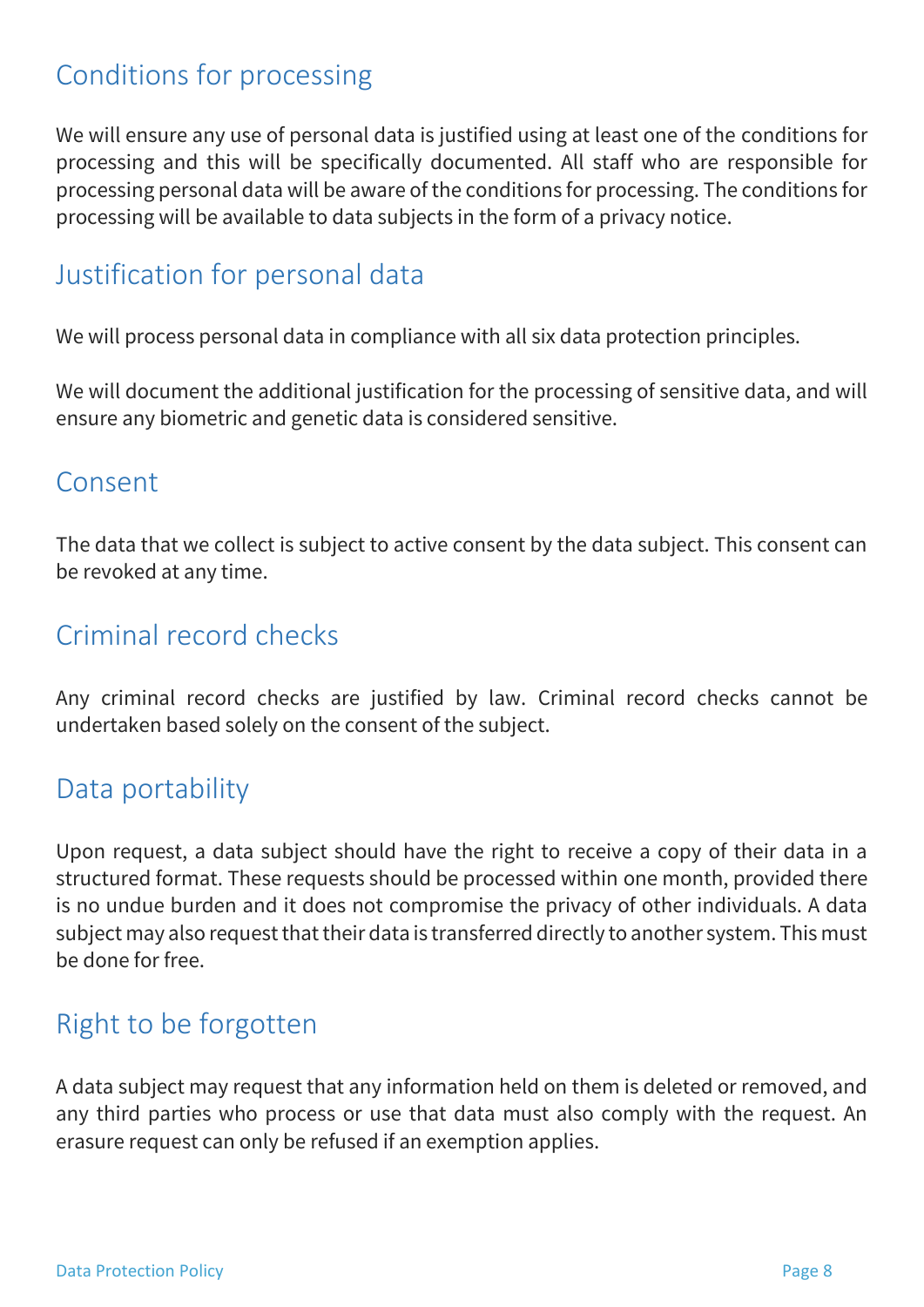# Privacy by design and default

Privacy by design is an approach to projects that promote privacy and data protection compliance from the start. The Council will be responsible for conducting Privacy Impact Assessments and ensuring that all IT projects commence with a privacy plan.

When relevant, and when it does not have a negative impact on the data subject, privacy settings will be set to the most private by default.

#### International data transfers

No data may be transferred outside of the EEA without first discussing it with the data protection officer. Specific consent from the data subject must be obtained prior to transferring their data outside the EEA.

#### Data audit and register

Regular data audits to manage and mitigate risks will inform the data register. This contains information on what data is held, where it is stored, how it is used, who is responsible and any further regulations or retention timescales that may be relevant.

#### Reporting breaches

All members of staff have an obligation to report actual or potential data protection compliance failures. This allows us to:

- Investigate the failure and take remedial steps if necessary
- Maintain a register of compliance failures
- Notify the Information Commissioners Office (ICO) of any compliance failures that are material either in their own right or as part of a pattern of failures

Please refer to our Security Incident Policy for our reporting procedure.

#### Monitoring

Everyone must observe this policy. The Council has overall responsibility for this policy. They will monitor it regularly to make sure it is being adhered to.